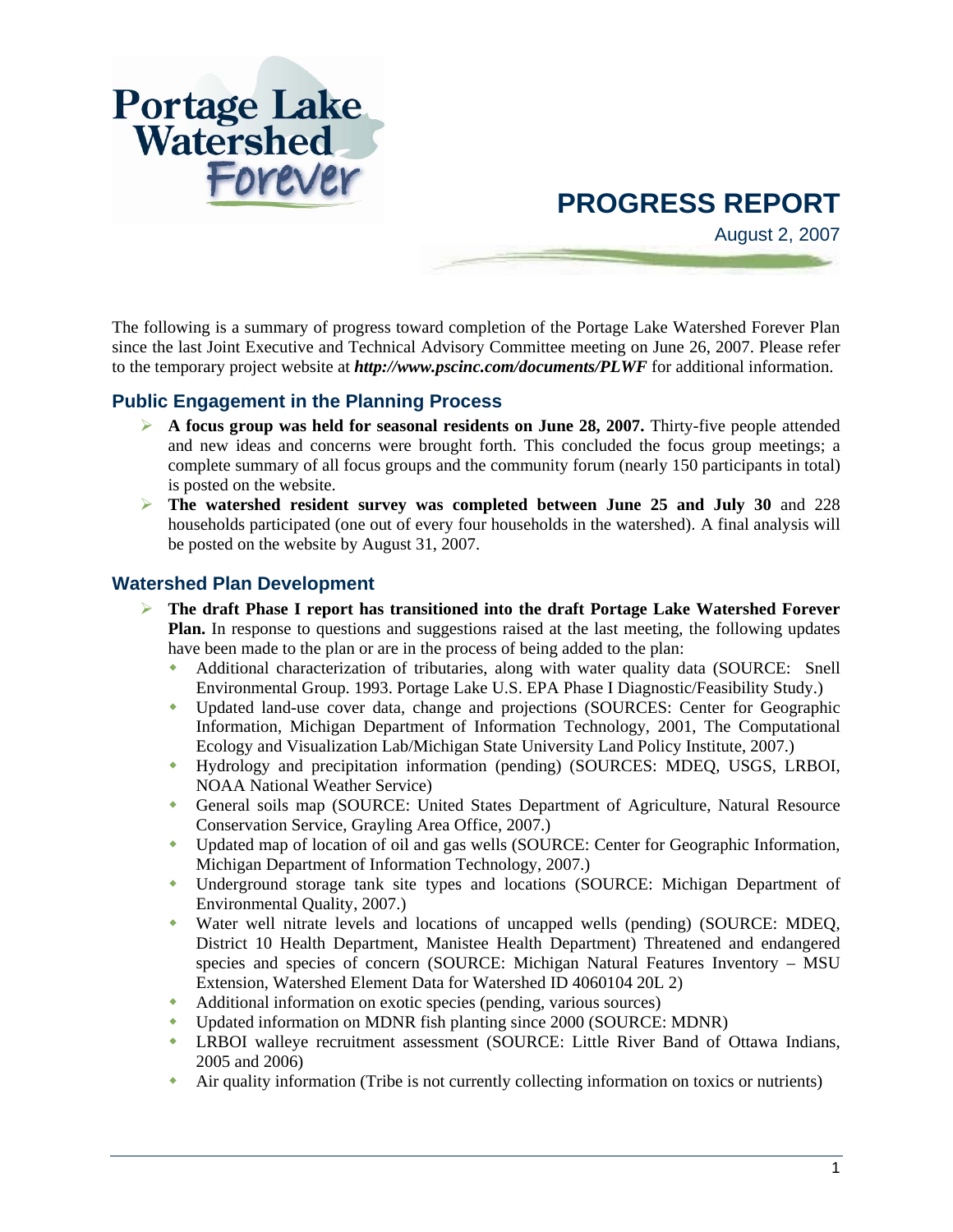- Updated information on Onekama School water quality monitoring prior to 2004 and including 2007 (pending) (SOURCE: Onekama Schools)
- Onekama Township 2006 water quality monitoring data (Will not be included in plan)

### **Follow-up on Other Questions and Concerns**

- $\triangleright$  Beach monitoring during times of heavy uses (Assisted Onekama Township with 2007 Interim Water Quality Monitoring Strategy, July 26, 2007)
- ¾ Need for additional dissolved oxygen profiles during summer stratification (SOURCE: MDNR, July 16, 2007)
- $\triangleright$  Information on how to identify Eurasian water milfoil (posted on website)

# **Meeting with MDEQ to Discuss Plan Approval Criteria**

On July 25, 2007, Jack Bails and Laura Heintzelman met with MDEQ Cadillac District Office Water Bureau staff including Mike Stifler, District Supervisor; Brian Myers, Technical Assistance; and Greg Goudy, Technical Assistance, to discuss meeting approval criteria put forth for watershed management plans by the MDEQ and EPA. Mike Acton, PLWF Executive Committee Chair, and Tim Ervin, Manistee Economic Development Office (project fiscal agent) also participated in the discussion.

In summary:

- $\triangleright$  The group agreed on necessary components of and a general outline for the plan.
- $\blacktriangleright$  It is not anticipated that additional data collection will be required. It may be helpful, however, to have some limited stream inventory work completed as part of Phase II. Other additional research, inventorying, and monitoring can be included as action items in the plan.
- $\triangleright$  Additional information needed includes:
	- More detailed characterization of the tributary streams and additional water quality information for tributaries (if known)
	- Hydrology and precipitation information
	- Chart of designated and desired uses including sources and causes of known or potential threats (Water quality standards put forth by the MDEQ should be referenced for designated uses in the plan. There are no state standards for desired uses.)
	- Estimates of known or suspected pollutant loadings based on land-use cover types and estimated changes over time
	- List and map of critical areas for designated and desired uses organized by known or potential threat or opportunity
	- Analysis of how/if local programs, projects, and plans are helping to meet goals and objectives of the plan
	- Long-term goals, short-term measurable objectives (10 years), and tasks (best management practices, information and education strategies, community engagement)
	- Cost estimates, timelines, and priorities for tasks

General comment from the MDEQ was to ensure that the plan would help the community identify what to do next and why. It is anticipated that the plan will continue to be updated as new information becomes available. MDEQ review is anticipated to take 45–60 days per draft, including review by some Lansing staff. The meeting provided information needed to finalize the recommended strategy for Phase II.

# **Recommended Strategy for Phase II**

PSC continued to refine the recommended strategy for Phase II. Primary tasks include:

¾ Identify and prioritize potential threats, pollutants, sources, and causes for designated and desired uses of the watershed